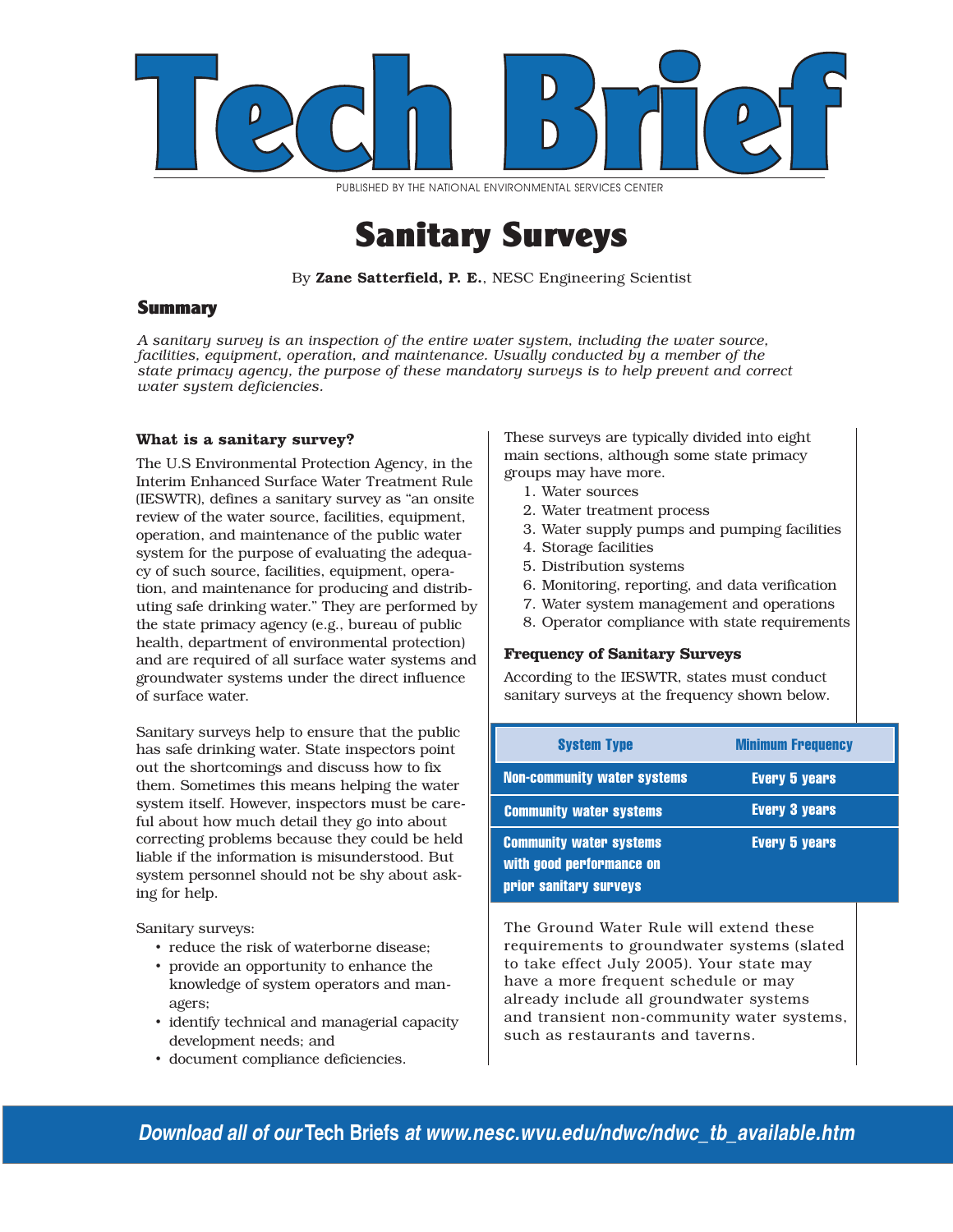#### **Types of Deficiencies**

Deficiencies are classified in one of three categories: (1) significant or major, (2) moderate, or (3) minor. Some state primacy agencies may lump all the deficiencies together or have slightly different designations.

#### *Significant or Major Deficiencies*

Significant or major deficiencies have immediate potential to affect human health. Some possible examples include:

- maximum contaminant level violations;
- not enough time provided for the appropriate log inactivation of pathogens (not enough chlorine contact time);
- insufficient water for normal demand;
- not enough disinfectant residual to meet the minimum requirement; or
- no licensed operator for the water system.

#### *Moderate Deficiencies*

Moderate deficiencies are a concern but do not have an immediate effect on human health. These could include:

- no formal backflow prevention program for the distribution system;
- sediment accumulation in the storage tanks; or
- inadequate pressure to all customers.

#### *Minor Deficiencies*

Minor deficiencies do not pose an immediate risk to human health, but, if left unaddressed for a long period of time, could eventually get worse and cause adverse health effects. Some examples are:

- storage tanks need to be painted;
- inadequate mapping for valve locations;
- no screens on the overflow; and
- no vents on the storage tanks.

All these deficiencies can be subjective, and some states do not classify deficiencies. All deficiencies need to be addressed, but the most critical ones are those that pose an immediate public health risk.

#### **Preparing for a Sanitary Survey Inspection**

Reviewing the previous sanitary survey report will help in preparing for the next inspection. The water system needs to keep the sanitary survey reports on file for at least 10 years and in some states even longer. (See the article "Keeping Records: How long is enough?" in the Summer 2004 *On Tap*.) Review past deficiencies and be sure they have been properly addressed.

Other steps to prepare for a sanitary survey inspection include:

- Having all records ready, such as monthly operational reports, equipment calibration dates, laboratory test results, daily logs, and system drawings (preferably "as-built" drawings);
- Having operator certification credentials readily available or displayed;
- Making sure all areas (source water, storage facilities, pump stations, treatment plant) can be accessed for the inspector; have the keys available for quick access;
- Having records of flushing and valve exercise program;
- Having records of backflow prevention program;
- Documenting water production/purchase and water demand/sold to calculate accountability;
- Removing snow and ice if necessary; a good cleaning never hurts;
- Having the emergency response plan available; and
- Providing documentation for water meter replacement program;

Anything that can be done to help streamline the process will make the inspection more efficient.

#### **During the Sanitary Survey**

The survey itself is not as hard as preparing for the survey. For the chief operator, the survey will be pretty much like any other day at work. The operator's main goal is to provide safe drinking water, and the inspector should not hinder that process.

Each of the main categories listed above will be examined. Deficiencies will be documented, discussed, and corrective action suggested. Use this time to ask questions. The inspector is there to help as well as regulate.

The inspector will usually start with the source water, unless the system purchases water from another system. When looking at the source water, the quantity, quality, protection of the source water, and pumps, as well as security and access will be reviewed. The inspector might even get detailed enough to look at the size and length of the raw water line.

Next in the inspection is water treatment. If the system purchases finished water (treated water from another system), the report will probably state this and note the amount of water per month over the last year or the last quarter.

**FOUR** PAGE OF FOUR ŏ twoUE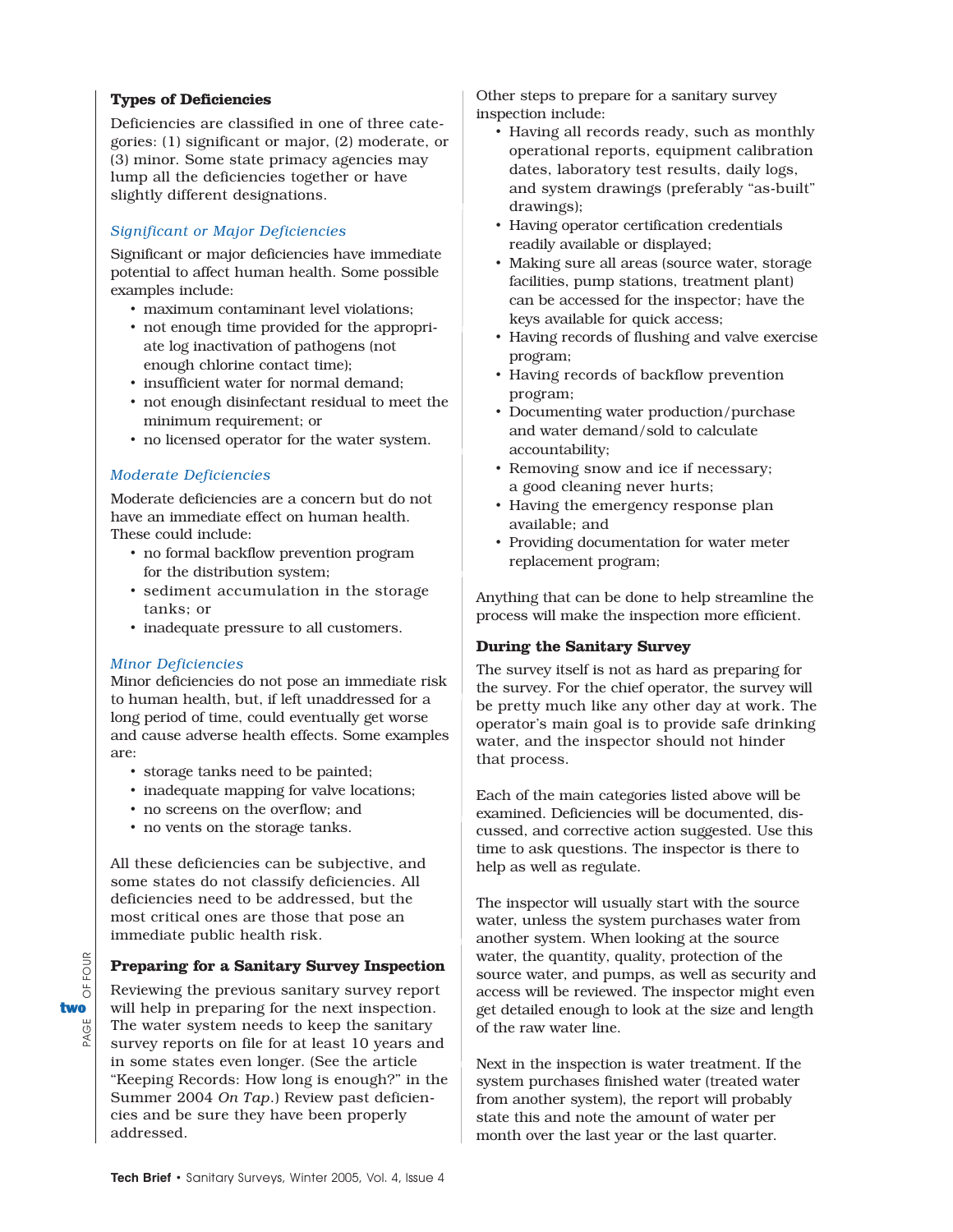### **Sanitary Survey Helps Answer 12 Questions**

- 1. Is the water source safe, adequate, and reliable?
- 2. Is microbial contamination a current or potential future problem?
- 3. Are disinfection byproducts likely to be a problem under the 1996 Safe Drinking Water Act regulations?
- 4. Are corrosion byproducts an existing or potential problem?
- 5. Are natural geologic contaminants an existing or potential problem?
- 6. Are agricultural chemicals an existing or potential problem?
- 7. Are industrial/commercial chemical contamination an existing or potential problem?
- 8. Is the water system infrastructure, including pumping, storage, and distribution systems, in good condition?
- 9. Can existing and future operator requirements be met?
- 0. Are management systems and controls 1 adequate to meet existing and future requirements?
- 11. Has the system completed comprehensive financial plans and is the system capable of meeting all existing and future financial obligations?
- 12. Do water system customers understand the challenges and costs of providing highquality water on demand?

Source: U.S. Environmental Protection Agency, "Methods for Assessing Small Water System Capability."

Treatment will be examined from the beginning (pre-chemicals, flash mix) all the way to the end (clear-well tank). The amount of water treated, chemicals used, and chemical feeder settings will all be checked and verified with operational data. The contact time for the log inactivation of pathogens should also be calculated. Filter backwash rates and turbidity profiles will be looked at to see if the filters are operating according to specifications.

Water supply pumps and pumping facilities will be next, from the finished water pumps to the distribution system booster pumps. The pump size (capacity) and the number, preferably duplex (two) or more for reliability, will be looked at. The booster pump station building or vault will be

checked for operating condition, safety, and security. The pump run times, pressure in, and pressure out are also very important as are maintenance records that show when pumps and motors were replaced or repaired.

The system's storage facilities follow pumps on the list. Tank interiors will be checked for paint and/or sediment and exteriors for paint, screened vents, screened overflows, and security issues. The inspector might even want to see when the water system had its own inspection done on the tank.

The distribution system is checked for water line type and size to ensure adequate water availability and pressure. Pressure reducing stations, air release valves, gate valves, bypass valves, fire hydrants and their exercise/flushing program are checked. Past permits might even be used to compare linear feet of line in the ground to what is on record (as-built drawings).

The monitoring, reporting, and data verification component requires monthly, quarterly and/or yearly operational reports, along with a minimum of a year's worth of required bacteriological reports (based on system population), consumer confidence reports, water analysis for lead and copper, regulated volatile organic compounds, synthetic organic compounds, and inorganic chemicals. The monthly operational reports will include water produced/purchased, amounts of chemicals used, chlorine and fluoride residuals, turbidity at certain intervals, and filter run-times. Records of instrument or feeder calibration can be checked.

The inspector analyzes work done by utility managers, water boards, mayors, and the town council. The sanitary survey report is for management as much as it is for the operators. This section looks at billing cycles, rate structures, and contact numbers and lists all management or board members associated with the water system. Two important items are debt coverage and capital improvement planning. The water system should be able to show that it is running the system like a good business.

The last of the main categories is operator compliance with state requirements. This section outlines the requirements for the particular classification of your system and may list each of the operators in your system including back-up operator, part-time, or emergency back-up operators and their classification.